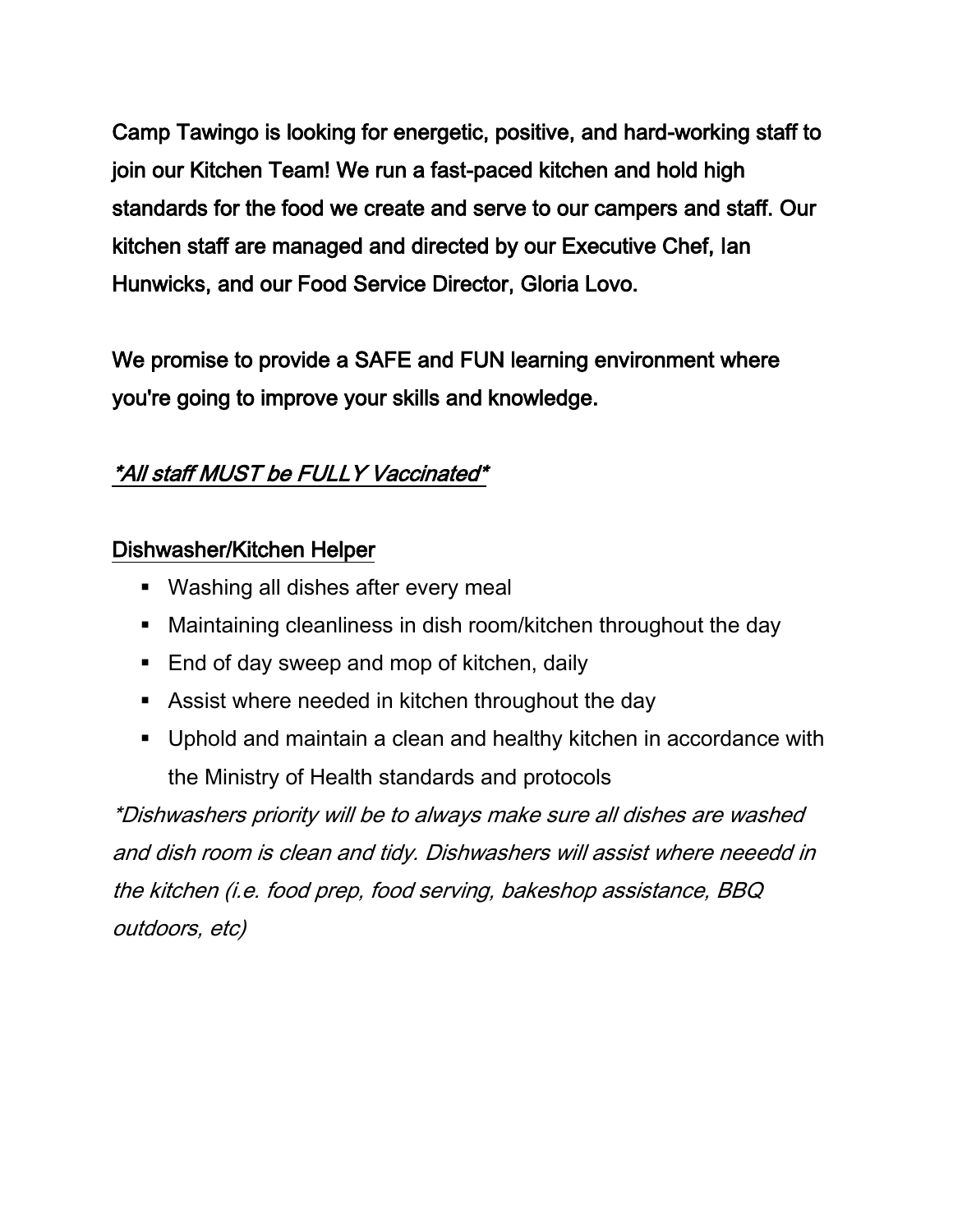# Pantry/Cold prep

- Preparing salads
- Portioning condiments
- Assist where needed in kitchen throughout the day
- Assisting with overall meal preparation and service
- Uphold and maintain a clean and healthy kitchen in accordance with the Ministry of Health standards and protocols

\*Our Pantry team takes care of all of our salad preparations and condiments for every meal. This job requires good organization skills and constant cleaning/sanitizing of your work station. Pantry may also be asked to assist in other departments of the kitchen to help with production throughout the day (i.e. food serving, kitchen clean-up, bakeshop assistance, etc.)

## Dining Hall Supervisor

- Set-up of Dining room in preparation of all meals
- **Supervise pre-service set-up (table setting)**
- Maintain Coffee/tea station (Set up and take down)
- Uphold and maintain a clean and healthy dining room in accordance with the Ministry of Health standards and protocols
- Assist where needed in kitchen throughout the day

\*The Dining Hall supervisor is responsible for ensuring all dining room set up is complete before and after every meal. The DH ensures every table is set up with all appropriate condiments and eating utensils according to the meal that is being served. The DH will be asked to assist in other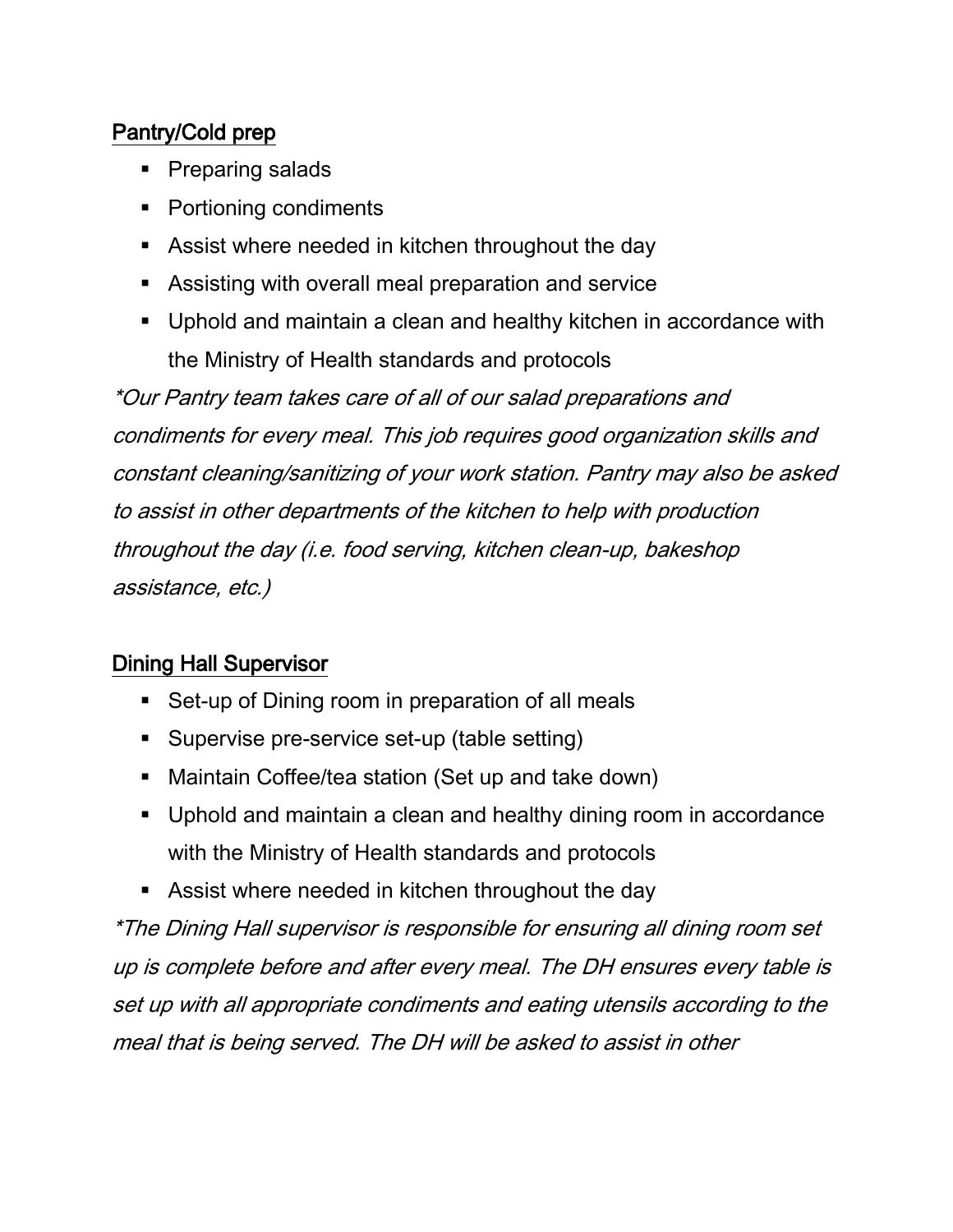departments of the kitchen to assist with production (i.e. Food prep, Food Serving, Kitchen clean up, etc.)

### Prep Cook

- **Maintain a clean and organized work station**
- Follow direction from the Chef and Sous Chef with regards to the meals for the day
- Complete given tasks in a diligent and timely manner
- Uphold and maintain a clean and healthy dining room in accordance with the Ministry of Health standards and protocols
- Assist where needed in kitchen throughout the day

## Sous-Chef

The sous chef works alongside the Head Chef on food preparation and production. They assist with staff training and supervision and will be responsible for managing the kitchen in absence of chef (day off, etc). Candidate must have multiple years experience working in a comparable environment, creative and positive work attitude, ability to train and manage staff. Job duties include but not limited to:

- Making soup and sauces
- Receiving and rotation of stock
- Maintain high standards of cleanliness and organization
- Assist chef in creating daily prep sheets and recipe conversions